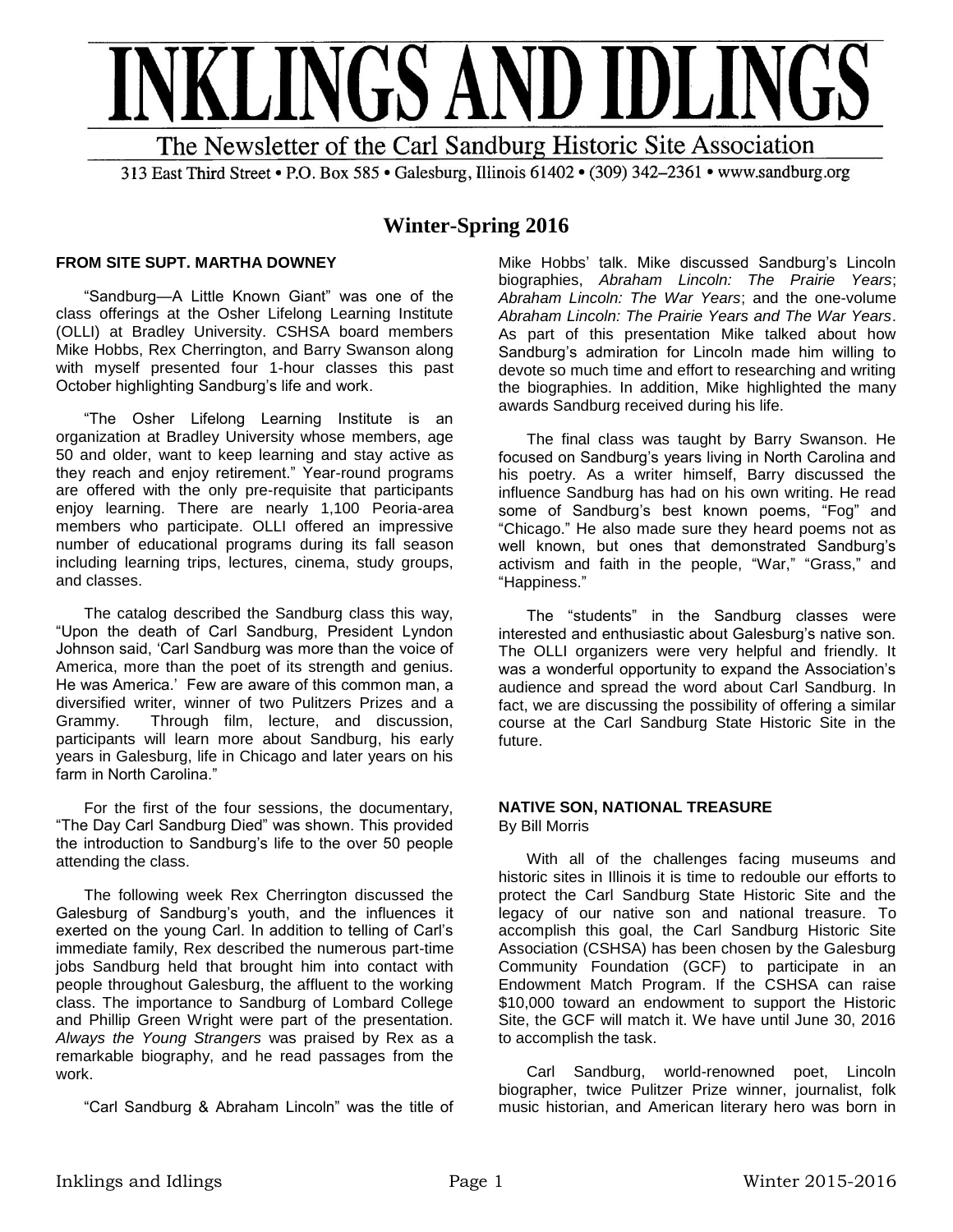Galesburg, Illinois in 1878. With exceptional efforts by a few Galesburg citizens, his birthplace was preserved and restored and today is administered by the Illinois Historic Preservation Agency. A trip to the site offers a tour of the birthplace cottage, a visitor center that houses valuable Sandburg artifacts, and an opportunity to stroll in the lovely grounds where Sandburg's ashes are interred under Remembrance Rock. A picturesque treasure located in an Illinois prairie city, the Carl Sandburg Birthplace attracts visitors and scholars from across the nation and around the world.

To accomplish our goal the CSHSA is launching a campaign to strengthen the legacy of our "Native Son, National Treasure" Carl Sandburg. Our initial goal is to raise \$10,000, and receive the matching \$10,000 from the GCF. Our long-term goal is much more ambitious.

We want to continue to grow our endowment to assist in staffing the Historic Site year-round. Having the site open all year will bring more visitors, more educational opportunities, and the ability to better maintain the assets associated with the Historic Site. In addition to being an Illinois State Historic Site, Sandburg's Birthplace and grounds were added to the United for Libraries Literary Landmark Registry in April, 2015.

What is significant about the Carl Sandburg Historic Site Association? We are an organization dedicated to preserving the Carl Sandburg State Historic Site as it pertains to the legacy of Carl Sandburg for our community and our nation. As a native son, Carl learned the value of hard work and the significance of the common man and woman in Galesburg.

The Sandburg birthplace site is an integral part of the future economic growth and development of tourism to Western Illinois. Easily accessed by major interstate highways and Amtrak, the location is centrally located to over 40 colleges, schools, and libraries within a 50 mile radius. The Galesburg Area Convention & Visitors Bureau and city officials are dedicated to coordinating and generating an exciting economic and marketing plan in collaboration with the Galesburg Area Chamber of Commerce. We propose this as an open-ended plan, working with the Sandburg Site Superintendent and the State of Illinois.

# 1. **Foundation and Endowment**

With the assistance of the Galesburg Community Foundation's Grant Match Program we wish to establish an endowment for the Carl Sandburg Historic Site Association. The interest from the endowment would be used to assist in managing the State Historic Site. Through an ongoing fundraising campaign, the foundation can set goals and manage a campaign well beyond the initial \$20,000 endowment.

# 2. **Attendance. Open all Year.**

Having the Birthplace Site and its facilities open all year will significantly increase its value and use to the public. Fully utilized, the site will allow for the design and development of educational and cultural activities to encourage attendance. The additional revenues donated by visitors will partially offset the Site's operational costs.

### 3. **Educational Value**

With extended operating hours an educational outreach plan will be developed to increase the use and value of the Site. Implemented by the Site Superintendent and local support groups, the plan will outreach to major academic resources available from local colleges. Through liaisons with these institutions a consistent educational campaign can be developed, entitled, and promoted as a "learning lab." Because of Sandburg's appeal to young and old readers the program will be designed for a wide range of ages. It is proposed to establish scholarships and writing labs funded by local support groups. It is proposed to coordinate with the staff and programs offered by the Carl Sandburg Home National Historic Site, Flat Rock, NC as well as the Carl Sandburg collection of manuscripts and documents administered at the University of Illinois. A major collection of Sandburg memorabilia, it represents a primary source for research.

# 4. **Community Relations/Economic Value**

Carl Sandburg's world-wide recognition is a contributing asset that attracts visitors to Galesburg. A community focal point, the site is a historical and cultural place to visit. The Galesburg Area Convention & Visitors Bureau will be a primary source for creating public awareness and promoting the birthplace.

# 5. **Maintenance of Grounds and Buildings**

As the Endowment grows, the CSHSA will be better equipped to provide assistance in maintaining the grounds, cottage, visitors center, and Barn. The CSHSA wishes to keep the Historic Site in excellent condition. A well maintained site is a tremendous asset to the community and State of Illinois.

# **DEAR HELEN, …LOVINGLY, MARY**

By Cheryl Dowell

[*Ed. Note: This article was written by Bishop Hill Heritage Association (BHHA) Archivist and CSHSA member Cheryl Dowell about letters regarding Mary Sandburg, Carl's oldest sister, which were discovered in the Jacobson family archives. Mary taught at Bishop Hill from 1899 to 1902. Jacob Jacobson was one of Bishop Hill's early settlers. At the conclusion of her article Cheryl describes the letters as a "true treasure" to the BHHA for providing "an insight into the person who once inspired our Bishop Hill students," "a pleasure to share with the Carl Sandburg State Historic Site." Cheryl, we appreciate your sharing them. Thank you.*]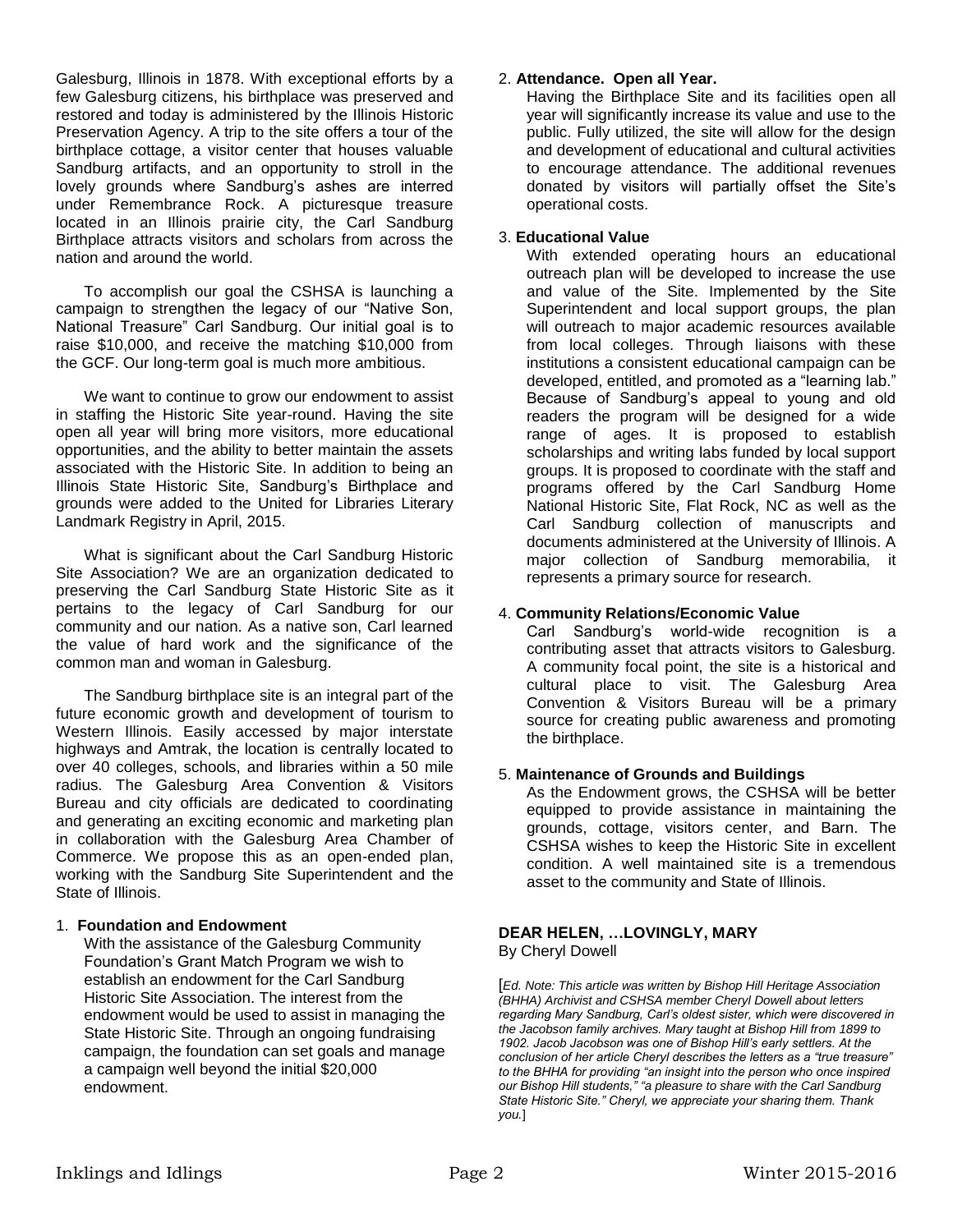The "Helen" in this article's title refers to Helen Jacobson of Bishop Hill, Illinois. Her grandfather was Jacob Jacobson Sr., one of the Swedish communal settlement's early settlers. Jacobson's job for the Colony was to train the Ox-Boys to work and be responsible for the necessary work animals, the large oxen. Jacob Sr. became a trustee of the Colony after the leader, Eric Janson, was murdered. Jacobson's son, Jacob Jr., was well known in the village of Bishop Hill as a civic leader.



Helen Jacobson. Courtesy Bishop Hill Heritage Association.

The other lady in the title is Mary Sandburg, Carl Sandburg's sister. From 1899 to 1902 Mary taught school in the historic Colony School in Bishop Hill. At that time the Jacobson children, Helen, Margaret, and Robert attended that school. Helen wrote a letter in September, 1901 to her parents who were on vacation. Mary Sandburg was mentioned,

*We have seen Miss Sandburg's book of pressed flowers. She has harebells and flowers from the Garden of the God's and some things from Porto Rico* (sic).



Mary Sandburg in center of Bishop Hill School group photo to right of man with jacket & tie. Courtesy Bishop Hill Heritage Association.

When Mary left Bishop Hill, moving to Indiana, she kept in touch with the Jacobson sisters by writing letters.

Jacobson family descendants donated approximately 30 boxes of archival items to the Bishop Hill Heritage Association (BHHA) in 2013. It appeared that all letters, invoices, etc. were kept by the family. At the time of the disposal of their original Bishop Hill home in 1993, these items had been taken by one of the remaining descendants and placed in storage in the state of Georgia. Every paper in the donated archival collection to the BHHA was tediously read. Many treasures were found for the BHHA archives. A few letters from Mary Sandburg to Helen Jacobson were among them.

Mary wrote friendly letters to Helen, telling about activities of her job in Indiana. As friends communicated, all subjects were covered,

*Rockville, Ind., March 15, 1902*

*I have worked a little harder than usual of late. On Friday evening the Glee Club gave a musical for the benefit of the Athletic Association. We cleared \$50 and made a very fine impression on the people who really were astonished with the showing they made.… I was nervous before the event and for an hour fairly shook in my boots.*

The Jacobson girls were attending Knox College at the time of the letter exchanges. They were home on vacation in Bishop Hill when this letter arrived from Mary who was in Detroit,

*June 16, 1902*

*Many churches are located on Woodward Avenue, the principal (sic) street here. Most of them have a great deal of ivy on their walls. In fact residences have much of it, too and the effect is one of coolness as well as beauty. The school is on that street, too, so I have a pleasant ride on my wheel* [bicycle] *along a boulevard with a park running thru it then to Woodward Avenue. I am happily located in a nice room with gas and electric light…. The air here is as fresh with a smell of water in it. I was across the river one day to Windsor, Canada…so you see I like Detroit. People at home said I would. My work is very pleasant…. I am in the advanced class. I wish you could hear some of the chorus work. …[W]hen the new class comes in about the first of July, I shall have to stand on the little platform and wave the baton....*

Another letter from Mary while in Detroit dated August 25, 1902,

*I go home next Saturday and the next week leave for Rockville, Indiana, where I have a position as supervisor of music at \$57 per month. …I thought when I came that I would not be here so long, but there is so much to learn in this music, really there is no end*.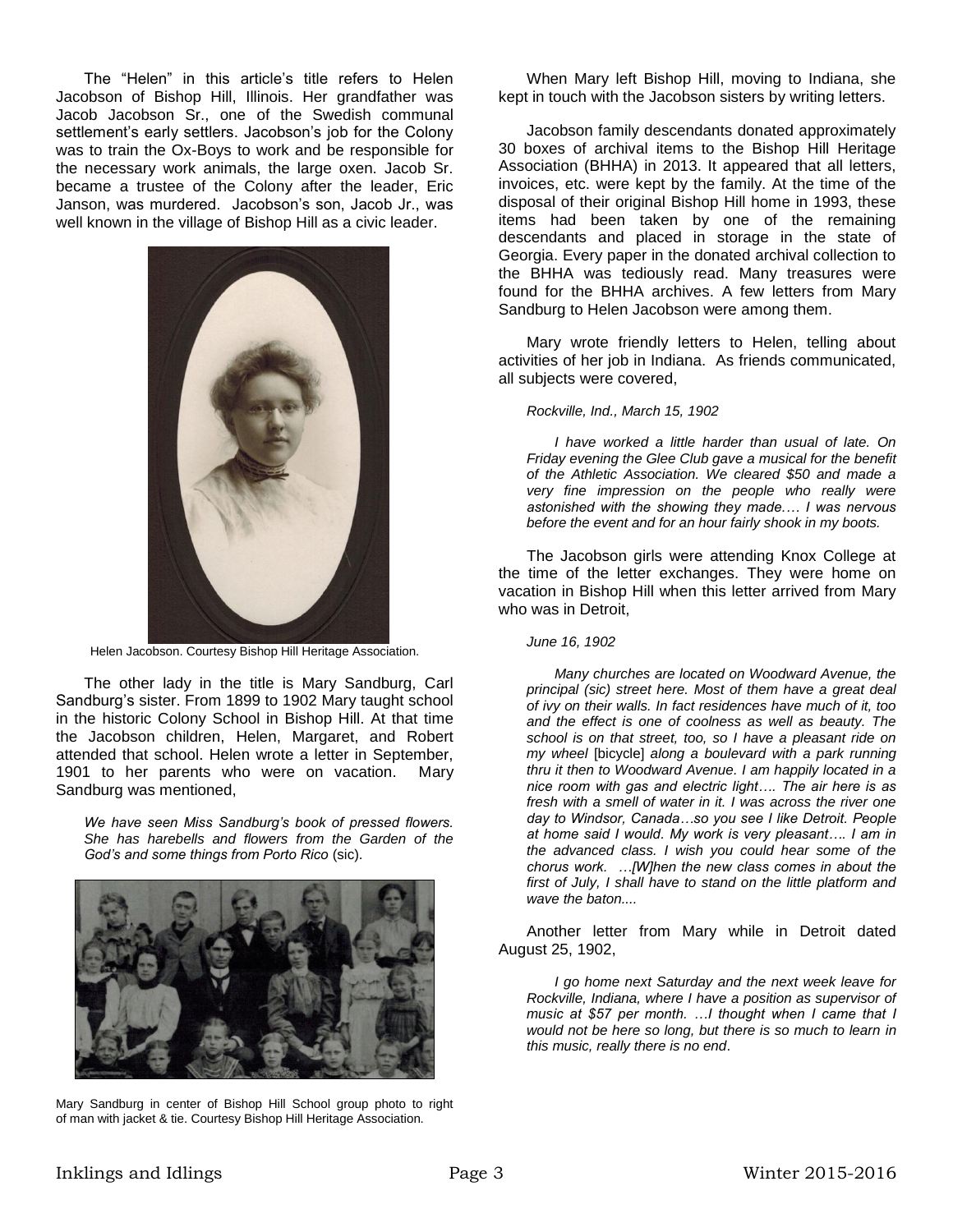The holidays in 1902 are approaching as Mary writes on November 18,

*And it is almost Thanksgiving again! Doesn't time fly? And Christmas will be here before we can say "Jack Robinson". …Last Thursday I attended a party at the home of one of the High School girls. We had great fun playing wink. Our team was defeated a week ago at Bloomingdale. There was a lively color scrimmage after the game. My brother* [Carl] *is near Indianapolis with his* [stereoscopic] *views. I shall meet him at Christmas or before and then go on home*.

Mary went home to Galesburg for Christmas and returned to Rockville on January 1, 1903 when she wrote this communication, somewhat of a thank you note for Christmas "remembrances,"

#### *January 6, 1903*,

*How lovely of you to so kindly remember me with your little remembrances and the letters especially. I was so fortunate in receiving many letters during my stay at home. The best treat I had was a trip to Chicago where I heard the opera "Il Trovatore." This was my first night of grand opera and I fully realized my anticipations. Such voices, such acting and expression, it was all superb. On Tuesday morning I skated at Lincoln Park. This was enjoyable also.*

The winter months brought another letter to Helen dated February 16, 1904 from Rockville,

#### *Dear Helen*,

*I am going to write you the first letter on my new paper, a valentine from one of my senior girls. I received a primrose plant from another one. Of course the good Saint made his round in Bishop Hill. …We have had some fine skating this winter. The exercise is exhilarating. There have also been sleighing parties. We gave a musical one evening. The double quartette of boys was well received and encored. Have you had any entertainments? I often think of that Lantern Drill and how your father and Mr. Myrtengren took precautions so that you would not catch on fire….*

The last letter from Mary in the Jacobson collection is dated October 5, 1904, with the return address of Albany, Indiana. It is assumed that she is now teaching at a school that she describes in this letter after she inquires about the Jacobson sisters' situation at Knox College,

*By this time you are becoming familiar with your new surroundings. Are you pleasantly located and how do you like it all? Surely, the natural scenery is all that one wants for inspiration. I think the park and streets leading from it, make the beauty spot of Galesburg. …Where do you attend church? ...I should think you would enjoy the Central Church with its chorus choir and devotion director. What studies do you take? I am interested in what teachers you have. Beda Hansen wrote me a long letter-so like her cheery manner. She is a sweet girl, always so sunny. My work here is very pleasant. The music is certainly fine. I wish you could hear some of the two and three part work. The sixth grade sings October's Bright Blue Weather at present. …I had such a treat in seeing "As You Like It"* 

*given in the park this summer. If one has few such pleasures, he surely appreciates them the more. When I attended High School, the catalpa and birch trees were my chief delight. I used to visit my eighth grade teacher, Miss Hogue* [Hague?] *still at the Churchill School where she stayed at the Hall. We always had good times there. …This town is small, has no interesting points. The people are mostly laborers who work in the oil fields. That sounds odd, doesn't it, as a "sucker"* [nickname for an Illinois resident]*. But this is the great oil region and just now there is a boom. Every house is taken. Some even have located in vacant store rooms. There are two schools. All the rooms have every seat filled. So there is enough to do, you see. The Methodist church is the only one having regular services. I am in the choir, as usual. Have you ever seen me when I wasn't? Do you know I often think of that nice class of girls I had at Bishop Hill! They were so good to me and very faithful indeed.*

While attending Knox College, the Jacobson sisters had the pleasant surprise of a few visits from Mary. Mary's visit in May to Whiting Hall was described in a letter to the Jacobson parents in Bishop Hill,

#### *May 19, 1905*

*It was lovely to see her and we asked her up to our room where we could visit undisturbed. She just got back here last week and has had to pitch in to the housework at once because her mother is suffering with rheumatism in her hand. She is well although she has been working pretty hard during the past weeks especially. …She wants to spend an evening with us so we expect to see her some more.*

Another visit by Miss Sandburg occurred in the fall of 1905, again included as news in a letter to the Jacobson parents,

#### *October 27, 1905*

*Bessie came up announcing that we had a caller down stairs. It turned out to be Miss Sandburg and we brought her up here and had a nice though short visit with her. It may interest you to know that her little nephew who was born last June died a couple of weeks ago. Miss Sandburg is now doing nursing and seems very well indeed herself. She and her sister-in-law are going up to Chicago for a visit soon and Miss Sandburg is perhaps going to stop off in Galva then and may even go down for a little trip to Bishop Hill.*

In conclusion to this wonderful sketch of friendship between the Jacobson sisters and Mary Sandburg, it is deemed as a true treasure to the Bishop Hill Heritage Association's collection and a pleasure to share with the Carl Sandburg State Historic Site.

#### *Dear Mary,*

*Thank you for the words to give us an insight into the person who once inspired our Bishop Hill students.*

*Lovingly, Bishop Hill Heritage Association*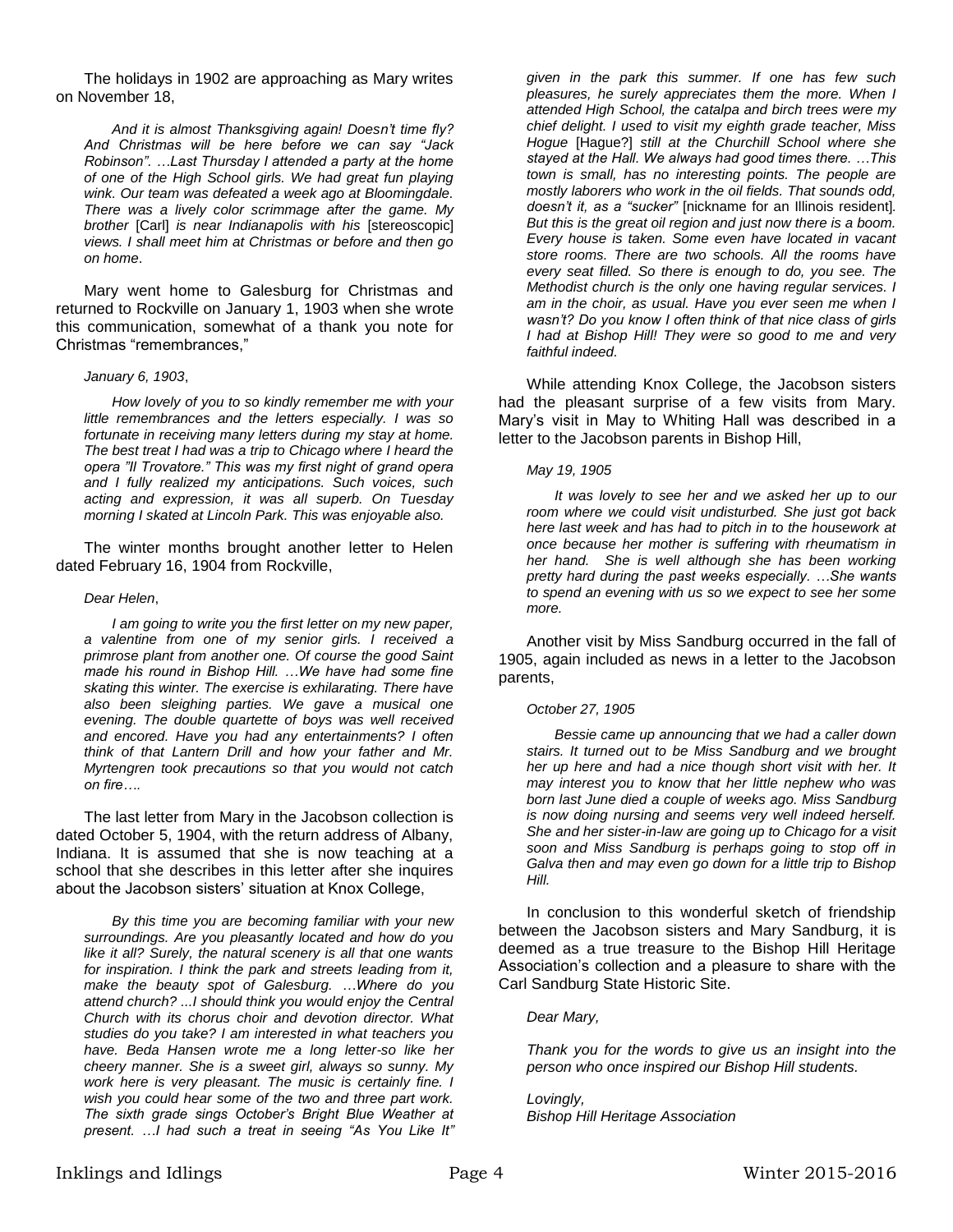### **SANDBURG DISCOVERED**

By Sarah Pawlicki

When considering where I wanted to attend college, location wasn't a huge consideration; thus, I am extremely lucky I ended up in a fascinating town with a rich history, our own Galesburg, Illinois.



Sarah Pawlicki

I learned Carl Sandburg grew up in Galesburg after accepting my offer of admission to Knox College. I knew little about Sandburg then. I had once written a research paper about Eugene V. Debs, and while visiting Debs' home in Terre Haute, Indiana, I noticed a picture of Debs with one of Carl Sandburg's daughters, and then a picture of Debs with Sandburg himself. On the basis of Sandburg's friendship with Debs, I concluded Sandburg was likely a person worth studying, but I hadn't done so until deciding to enroll at Knox. The first poem of Sandburg's I read was "Chicago," which blew me away. The way Sandburg captured the zeitgeist of the times in Chicago was incredible, proving his ability not only as a poet, but as a historian. When I began to read more about Sandburg's politics, I was fascinated. How wonderful it is when an individual isn't just exceptionally talented, but a decent, courageous, fair-minded person as well!

I was very kindly given a copy of *Always the Young Strangers* when I began volunteering at the Carl Sandburg State Historic Site. This book has transformed my time in Galesburg as walking Galesburg's streets and remembering the colorful tales Sandburg told about those streets is a delightful pastime. Walking by the office building at 161 S. Cherry Street, which used to be the Galesburg City Hall behind which stood the City Jail, took on a new perspective when I remembered the story Sandburg told about his brief imprisonment there with several members of the "Dirty Dozen" after hijinks at a swimming hole. Sandburg tells of Ulysses Grant's funeral procession in Galesburg, saying the five blocks between Seminary Street and Galesburg's square were full of mourners. It is a tremendous gift to walk down those same streets today and think of what Sandburg tells us came before. Of course, the Site is a gift to everyone in Galesburg, as well as everyone who is familiar with Sandburg's great work. It preserves a slice of history, which, in the end, is a slice of a wonderful story Carl Sandburg tells.

History is a terrific discipline to enjoy, because there's a never-ending supply of it. Every small town has a complex history. However, Galesburg is unique, as not every small town is fortunate enough to have an incredible writer like Carl Sandburg as its unofficial chronicler. Every evening when I'm at school, when I'm talking on the phone with my parents and walking around town, I walk back to Knox's campus and think of all the times Sandburg walked past Old Main on his way to and from work. Sandburg, more than any author I have ever read, makes history come alive. I am so fortunate to have landed in Galesburg, where Sandburg's words illuminate every street corner, every block, and every street name. Sandburg makes Galesburg's past come alive.

#### **GETTING TO KNOW THE AMERICAN SONGBAG** By Phil Passen

[*Ed. Note: Musician Phil Passen performed at the September 26, 2015 Songbag Concert.*]

My copy of Sandburg's *American Songbag* sat on a shelf in my office for five years before I opened it. I bought it when I started learning songs to perform with my hammered dulcimer and didn't open it until I decided I might be able to do a program of songs from the book.

The first thing I did when I cracked the book open was to skim the Table of Contents to see whether it contained songs I knew or wanted to learn. The skim quickly became a thorough perusal when I saw the breadth of songs listed. The titles of the twenty-four sections include "Dramas and Portraits," "Frankie and Her Man," "The Lincolns and the Hankses," "Hobo Songs," "The Big, Brutal City," "Prison and Jail Songs," "Mexican Border Songs," "Railroad and Work Gangs," "Sailorman," "Five Wars," and "The Road to Heaven."

The sections and the songs themselves reflect the deep love and respect for the masses of working Americans that I had always associated with Carl Sandburg. And this admiration for the masses is reflected in Sandburg's introduction to the book, which I read immediately after perusing the table of contents.

In the introduction, Sandburg wrote, "There is a human stir throughout the book with the heights and depths to be found in Shakespeare. A wide human procession marches through these pages. The rich and the poor; robbers, murderers, hangmen; fathers and wild boys; mothers with soft words for their babies; workmen on railroads, steamboats, ships; wanderers and lovers of homes, tell what life has done to them. Love and hate in many patterns and designs, heart cries of high and low pitch, are in these verses and tunes. There are low-keyed lyrics, brief as the life of a rose; there are biographies of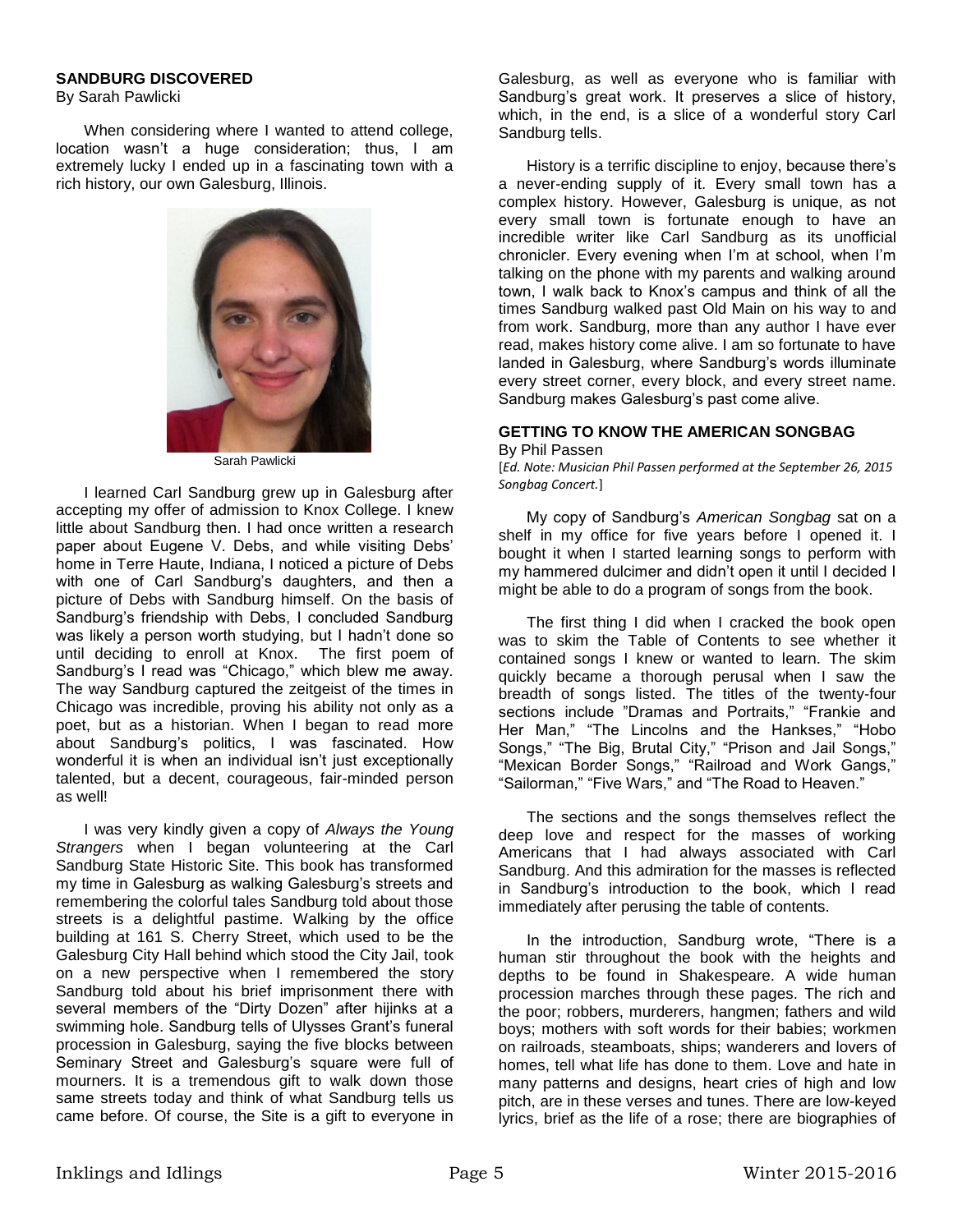voyagers that epitomize long novels and thick log-books. This is precisely the sort of material out of which there may come the great native American grand opera. It is so intensely and vitally American that some who have seen the book have suggested that it should be collateral material with the study of history and geography in schools, colleges, and universities; the pupils or students might sing their answers at examination time."

In his introduction to the 1990 edition of the *Songbag* (the version I have), Garrison Keillor refers to the "fulsome" writing in the introduction and song notes as "faintly embarrassing to us old [Sandburg] admirers," and Sandburg's writing is indeed quite overblown throughout. But I think Sandburg was trying to illustrate that there is grandeur and nobility in both the lives and struggles of the masses and the music that arises from those lives and struggles. I also think he reveled in getting away with writing he could never have gotten away with in any other context.

Probably the most often disparaged element of the *Songbag* resulted from Sandburg's effort to gussy up the songs. All the songs are presented in the book with arrangements and harmonizations written for piano by classical composers, some of whom were quite well known and successful. In most cases, Sandburg performed the songs with his guitar for the composer, who then wrote the arrangement. Yet I doubt that anyone—certainly any "folk" musician, or Sandburg himself—has ever actually performed one of these songs using an arrangement from the Songbag.

While I was working on the Songbag program I read lots of Sandburg's poetry and several biographical works about him. What interested me most were the impulses he had to collect folk songs and to perform them at his poetry readings. I read about the love he had of performing, which had led him to tour much of the country giving inspirational speeches on Eugene V. Debs and Walt Whitman.

I read about his leaving school at the age of thirteen and working on a milk route, where the milkman taught him "The Farmer is the Man," which appears in the "Great Open Spaces" section of the *Songbag.*

When he was nineteen Sandburg hoboed on trains for five months to the Kansas wheat fields and back to Galesburg. At twenty-nine he rode the trains as an organizer for the Wisconsin Social-Democratic Party. These latter travels exposed him to Wobbly songs like "Hallelujah, I'm a Bum!," which appears in the "Hobo Songs" section of the book, and "The Preacher and the Slave," which appears in the "Prison and Jail Songs" section (because Sandburg associated it with the Wobblies jailed all over the country for their organizing and free speech activities).

I learned that when asked why there is a section of

Spanish language songs in the book, Sandburg replied: "Mexico is in North America just like the U.S. is and more people in Kalamazoo, Michigan know 'Cielito Lindo' and 'La Cucaracha' than they do 'The Colorado Trail' or 'The Erie Canal.'"

After I scoured the *Songbag* table of contents, and while I was reading about Sandburg, I looked at every song in the book and read Sandburg's notes on it. I was amazed at the number of songs with which I was familiar and which are part of the traditional folk repertoire in the United States. The first section alone contains "I Ride An Old Paint," "Oh, Bury Me Not On The Lone Prairie," "Careless Love," "John Henry," and "Midnight Special." Of the 286 songs in the book I had heard 81. At least one, "The John B. Sails," had become a rock and roll hit. Another, "The Ship That Never Returned," had become a big hit during the folk revival as "Charlie on the MTA." And another, "The Son of a Gambolier," had become a famous college fight song.

In putting together a program of songs from the *Songbag* I chose songs I knew would be familiar to most audiences, songs whose evolution I felt audiences would be interested in, and songs which allowed me to relate something about Sandburg or U.S. history, or in some other way had an interesting story. I am always gratified by the look of joy on faces of audience members who recognize a song or are fascinated by a song's history.

Diving into the *American Songbag* opened for me a world of music, history, and appreciation for Carl Sandburg that would have been otherwise closed. I encourage all *Inklings and Idlings* readers to explore that world.

# **GALESBURG, DECEMBER 1893: A SNAPSHOT**  By Barbara Schock

Four years of deep depression began on June 27, 1893. The New York Stock Market crashed. Historically, the event was known as the Panic of 1893. In advance of the crash several British banking houses had failed. They had been heavily invested in American railroads, few of which were capitalized adequately. The Philadelphia & Reading Railroad went into bankruptcy with \$125 million (equal to more than \$3 billion in today's money) in debts. The U.S. government was losing its gold reserves because of a law requiring the purchase of all silver mined in the country.

On December 8 the snow was very deep in Galesburg, and those who could afford to maintain a sleigh and a team of horses were out in force. A reporter from the *Daily Mail* had been assigned by the managing editor to go out to take notes on the best and fastest rigs in town. A front page article listed a large number of drivers enjoying the good sleighing.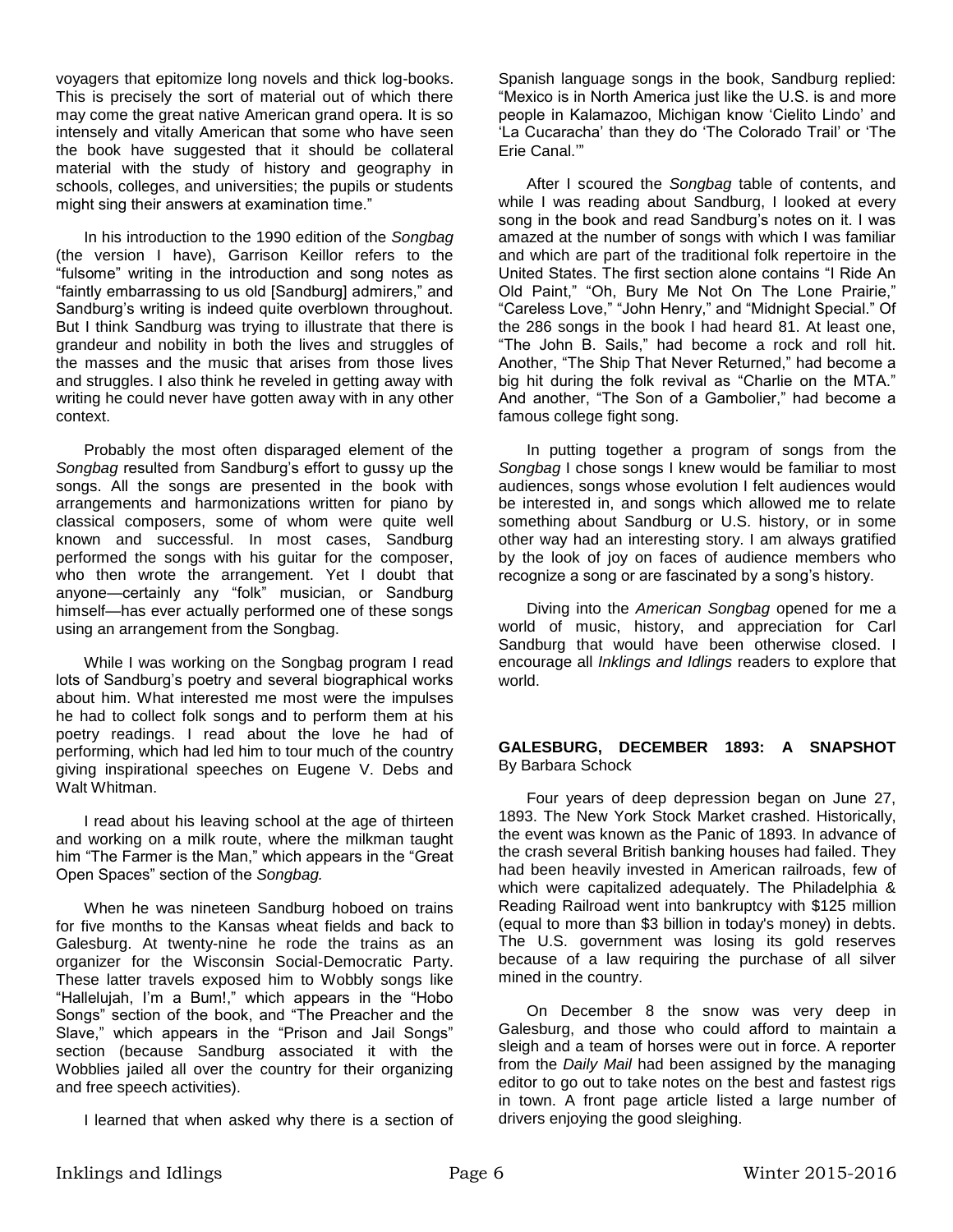Henry Gardt, owner of the Union Hotel, brought out a sorrel gelding and a Portland cutter. John Barry, the liveryman, had a beautiful mare named "Josey Barry." Andy Dow was driving "Oscar Wilde" which had won several matinee races at the Driving Park on Farnham Street the previous summer. Chief of Police I.N. Coakley was out making sure the sleighs weren't moving too fast. The reporter was willing to wager that the Chief might let his bay mare go a little faster when nobody was looking.

The good news arrived on December 14 that the CB&Q Railroad was calling back twenty men to work in the car shop. There was a backlog of cars to be repaired. That was a very small dent in the eight hundred men in the city who had been out of work for the past two months.

A special city-wide meeting was called for December 19 in the Circuit Court room of the Knox County Courthouse. Its purpose was to take some action that would give aid to the deserving poor. Only the Dorcas Society, the Free Kindergarten, and the Rebekahs had been helping needy families. Some of those who spoke at the meeting were concerned about the worthiness or unworthiness of the recipients. One clergyman felt there was no more want than had occurred in previous years. Presumably, the clergyman thought there was an acceptable level of want in any given year; and no special effort need be made to reduce it below that level.

The next evening Mayor Forrest F. Cooke called a special meeting of the City Council to determine how much suffering there was in the city. The aldermen of the First Ward said they could soon ascertain the few suffering people in their ward. They did express the opinion that there would be larger numbers within the next two or three months.

The council decided to hire two men per ward to canvass the city. Each person was to be paid \$2 (equal to \$51.90 in today's money) for the day of work. They reported fifteen or twenty names in the First and Second Wards. In the Sixth Ward, it was reported a black man wanted clothing for his daughter, so she could go to school. Most of the people surveyed just wanted jobs, so they could support themselves.

Many of the people of Galesburg, perhaps inspired by the newspaper stories and the spirit of giving of the season contributed food and clothing for the poor. By December 22 the City Engineer's office was piled high with clothing and provisions. The Third Ward School collected a wagon-load of goods which was delivered to the office. More charitable groups joined the effort to help the poor.

The Palace of Trade, a general merchandise store, had offered to sell pastel pictures for fifty cents each. The money received from the paintings would go to buy five hundred pounds of poultry to be given to needy families. Mrs. George A. Lawrence gave the largest amount of \$5.00 (equal to \$129.75). She lived in the stone mansion which stands on the southwest corner of Losey and Prairie Streets.

The work of delivering all the donated goods was begun on the morning of December 23. Baskets were filled with potatoes, squash, and a chicken or turkey. The women's organizations of the city had filled the baskets. The Poormaster, W.F. Haines, and volunteers drove to the various wards with the makings of a pleasant holiday for those in need.

August Sandburg was still employed by the CB&Q, but his wages had been cut by twenty-five percent. His family was forced to cut back on food purchases. Lard was substituted for butter on bread. The children hunted along the railroad tracks for small pieces of coal to be used in the kitchen stove. The only Christmas gift received by each of the children was an orange from their father.

The day after Christmas it was announced in Little Rock, Arkansas, that the Atchison, Topeka and Santa Fe and St. Louis and San Francisco Railroads and branches had been placed in the hands of three receivers. The total liability was \$3 million or \$7.8 million in today's dollars.

It would be many years before better days would come for the majority of families in Galesburg.

### **2016 CSHSA MEMBERSHIP DUES**

By Gayle Stewart, Membership Committee Chair

We appreciate your on-going interest in the Carl Sandburg Historic Site Association. Your dues help preserve the historical and literary legacy of Carl Sandburg and his birthplace in Galesburg, Illinois. Check our updated and evolving website (www.sandburg.org) and our Facebook page for full access to publications, links, and upcoming special events and concerts. We thank you for your past support and look forward to your membership renewal.

## **PLEASE RENEW YOUR MEMBERSHIP IN THE CARL SANDBURG HISTORIC SITE ASSOCIATON BY MARCH 1, 2016**

The Carl Sandburg Historic Site Association promotes awareness of the historical and cultural significance of Carl Sandburg and the Carl Sandburg State Historic Site in Galesburg. We support a variety of educational programs and the collection, preservation, and display of materials which demonstrate the life, times, and achievements of Carl Sandburg